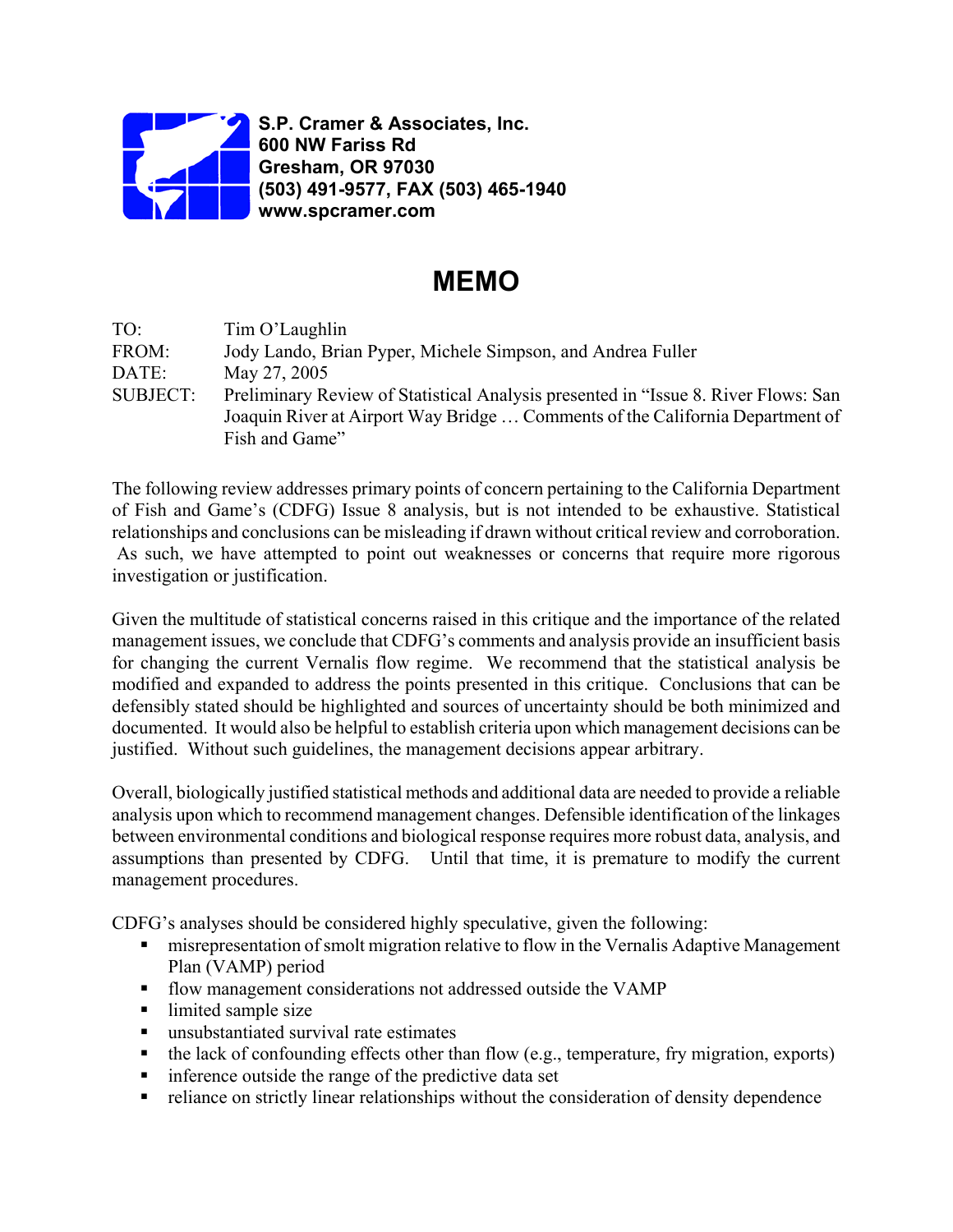- unsupported inclusion of production as a function of flow in compound escapement estimates
- the use of Sacramento Basin data to estimate adult cohort abundance
- unconventional calculations of percent increase for various metrics
- the lack of supporting evidence for smolt survival as a function of flow reflected in the returning adult escapement cohort
- additional concerns regarding flow projections, data exclusion criteria and effectiveness assumptions

Each of the points stated above contributes to the overall uncertainty of the CDFG findings and are described in detail below.

# (1) Misrepresentation of Smolt Migration Relative to Flow in the VAMP Period

(a) In CDFG's Figure 1, they present the cumulative percent of salmon smolt catch passing Mossdale based on data pooled from 1988-2004. According to the figure, 50% of the salmon smolts migrate outside the VAMP window. However, this general representation is misleading because it does not take into account the extreme variation in migration timing relative to water year type. Flows from 1988-2004 vary widely and influence the migration timing and ultimately the cumulative percentage of smolts passing Mossdale in a given year. For instance, in low water years the cumulative percentage of smolts migrating during the VAMP period is much higher than in high water years. Without consistency in the flow conditions over the period of record, conclusions drawn from Figure 1 are unreliable and the data should not be pooled.

(b) To address the previous point and demonstrate a more reliable analysis of smolt migration during the VAMP period, we calculated and graphed smolt migration accounting for variation in flow (Figure 1 of this memo). The figure shows the proportion of April-May smolt migration occurring in the VAMP Period versus actual flows provided in CDFG's Table 3 and 6,. By accounting for flow variation, Figure 1 shows that in low water years a greater proportion of smolt migration occurs during the VAMP time period. Consequently, a majority of benefits occur in the VAMP time period during low water years.

The proportion of smolt migration observed under actual VAMP flows can then be used to estimate migration benefits resulting from adjusted flows. Table 1 of this memo shows the percent increase in smolt migration that could occur during the pre, post and VAMP time periods under a range of the VAMP flow targets. At the minimum target flow of 3200 cfs, 63% of the benefits are accrued in the VAMP time period, while only 13 and 24% respectively are attributed to pre and post-VAMP time periods. This is an important perspective that was excluded from the CDFG analysis.

# (2) Flow Management Considerations Not Addressed Outside the VAMP

As part of VAMP, exports are substantially curtailed and held stable during the VAMP period. In the absence of such curtailments, any benefits potentially associated with increased

flows would be negated by losses of fish due to exports. Therefore, increasing flows at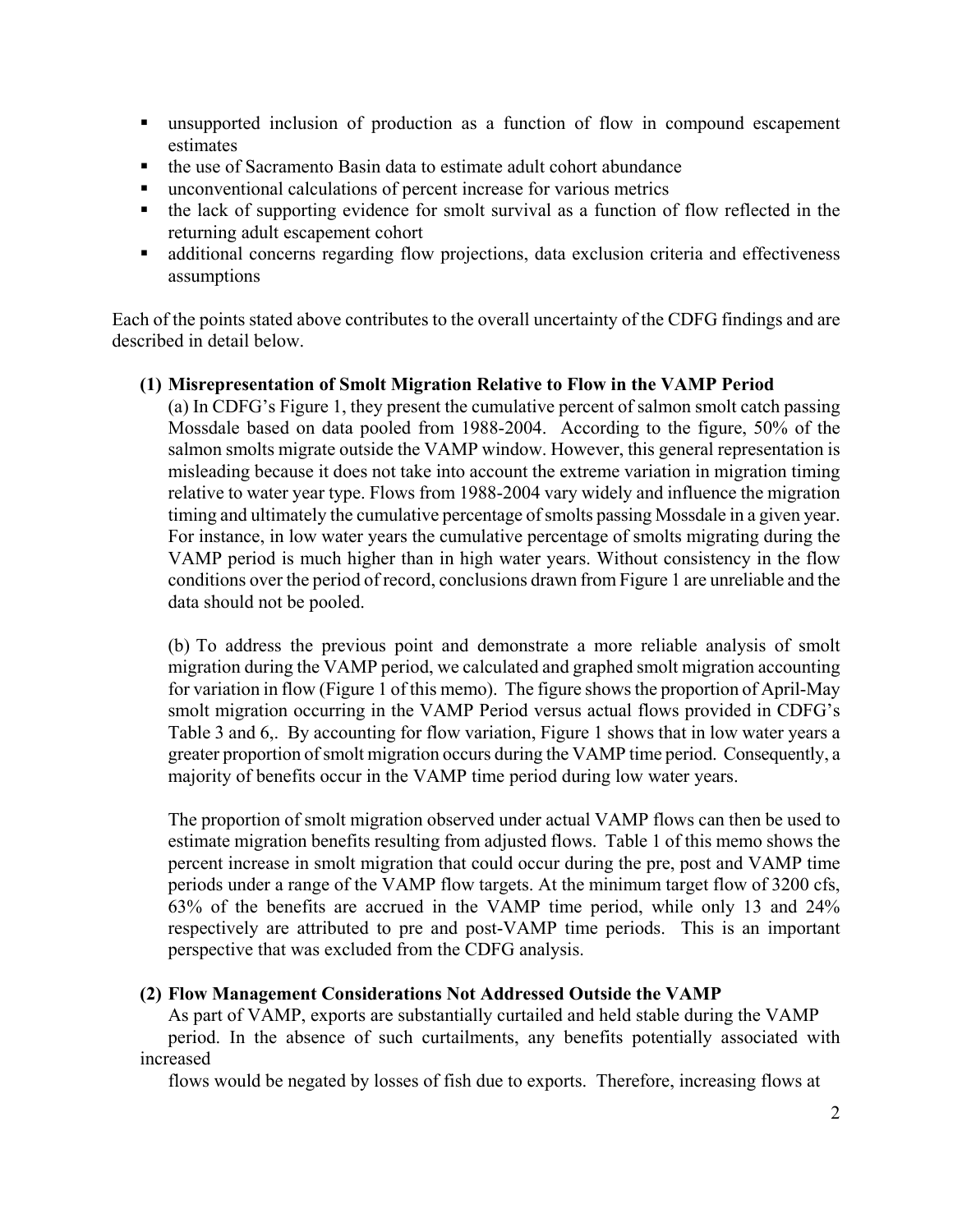Vernalis outside of the VAMP timeframe may not result in increased smolt survival. While this is not a statistical issue, it may have substantial bearing on management effectiveness and must be considered when evaluating the benefits of changing current practices.

# (3) Limited Sample Size

The key relationship used to calculate possible benefits of flow changes on adult returns is illustrated in CDFG's Figures 4 and 5, which depict the possible relationship between flow and smolt survival rate to Chipp's Island from Mossdale. This relationship is based on only five years of data (2000-2004). Although it appears that two replicates per year were available, the effective sample size with respect to year-to-year variability in survival rates is essentially five (the number of years); replicates within a year could be considered as "pseudo-replicates" and must be treated cautiously. The use of pseudoreplicates is a common statistical pitfall and can lead to erroneous conclusions masked by experimental error. As such, the absence of adequate replicate samples can result in a failure to represent the inherent variability of a system. We recommend a sample size analysis be included to determine the necessary number of true replicates. Without such justification, the accuracy and reliability of the conclusions presented in the CDFG comments are unsupported.

#### (4) Unsubstantiated Survival Rate Estimates

There is no description of the quality of CDFG's survival-rate estimates. Without such information, survival-rate estimates pose another form of uncertainty that could strongly bias the resulting recommendations.

#### (5) Lack of Confounding Effects other than Flow

Potential confounding effects other than flow (e.g., temperature, dissolved oxygen, exports, fry contribution) were not included in the calculations and these may account for the observed variability in the estimates. Temperature, dissolved oxygen, downstream flow alterations (exports), and early fry migration can have significant effects on smolt survival and their exclusion from calculations can lead to an overestimation of the benefits that flow alone can provide to smolt survival. For example, "the estimated poor survival of juveniles rearing in the Delta in dry and normal water years may be caused by a variety of factors such as predation; entrainment at numerous small, unscreened diversions; unsuitable water quality; and/or direct mortality at the state and federal pumping facilities in the Delta. Entrainment at the Delta pumping facilities does not appear to occur during very wet years since tagged fry were only collected at the pumping facilities during dry years (Brandes and McLain 2001)." Also, the contribution of fry to escapement in wet years may artificially inflate the perceived smolt survival with regard to regression of April-May flow and escapement 2.5 years later.

In order to provide a clearer picture of the relationship of smolt survival as a function of flow management at Vernalis, the effects of fry contribution, temperature, and the downstream flow exports must be investigated. Given the current simplicity of the analysis, the conclusion that more flows provided outside of VAMP will result in large increases in smolt survival can not be substantiated.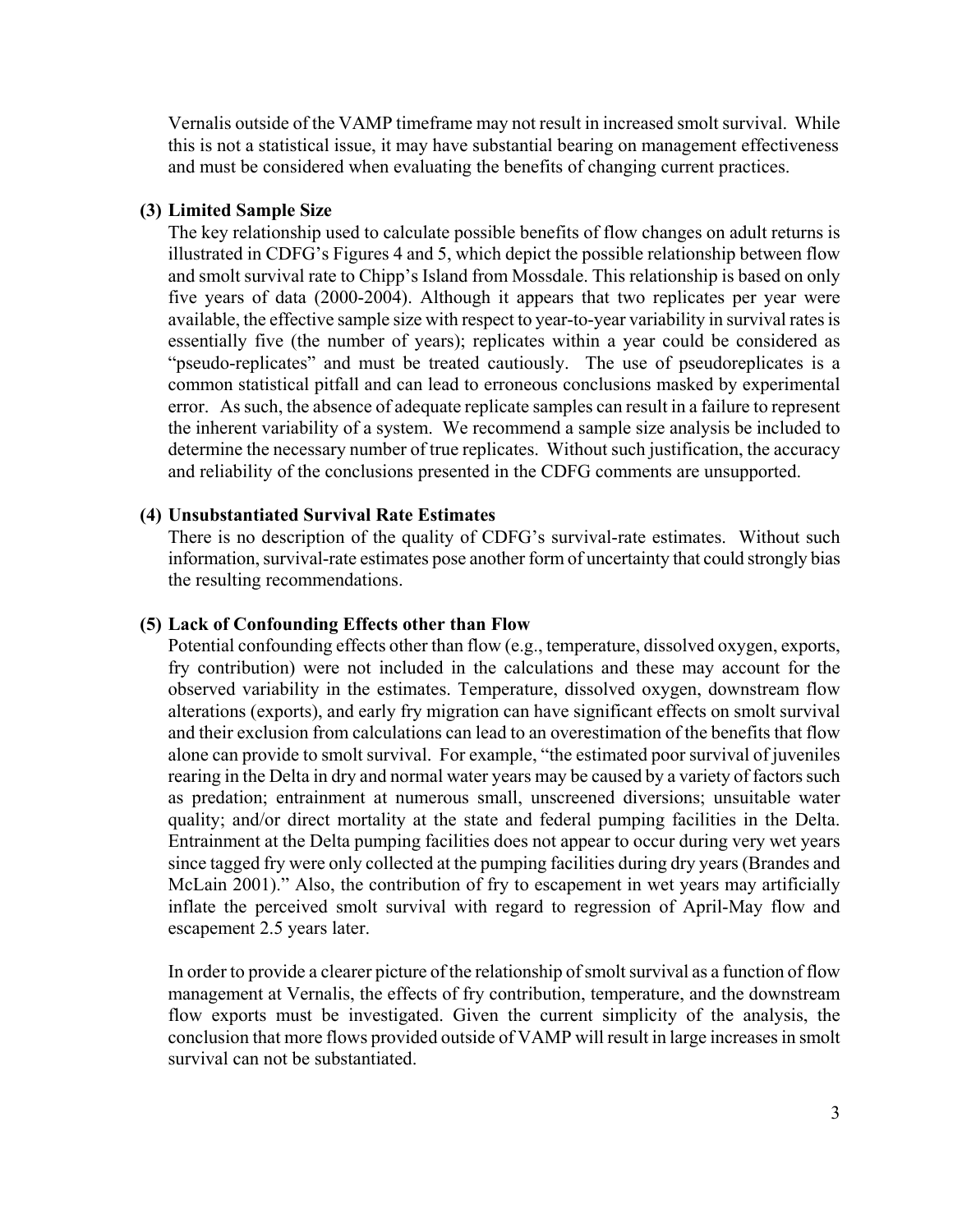#### (6) Inference Outside the Range of the Predictive Data Set

Due to environmental conditions over the past few years, flows only ranged from approximately 2,500-6,000 during the period of interest so the resulting flow-survival relationship is based on a very small range of flows. With so few data, it is unclear if a linear relationship is even valid within the observed flow range and to extend inferences outside the range (i.e., below 2000 or above 7000 cfs) must be considered as highly speculative. In many years and/or periods, this highly uncertain flow-survival relationship was applied outside of the flow range for which it was derived so survival benefits may be overestimated.

In addition, the linear flow vs. survival regression (CDFG Figures 4 and 5) was forced through zero to avoid survival estimates greater than 100%. This is an arbitrary and potentially misleading procedure which may result in biologically and statistically unsupported conclusions. Manipulating biological data when it doesn't fit within statistical expectations should be done cautiously and only when there is a biological justification for doing so. Rather than applying a statistical fit without biological justification, alternative methods of statistical analysis would be more appropriate and should be investigated (e.g., logistic regression assuming binomial data). Biological systems are notoriously complicated to represent statistically, typically requiring much more robust data sets, and rarely do they function within linear confines.

# (7) Reliance on Strictly Linear Relationships without the Consideration of Density Dependence

The remaining analyses (all flow periods, flow intervals, years, benefits and compounding escapement values) were then predicated on the highly speculative flow-survival relationship discussed above. In addition, all relationships were assumed to be linear (density independent) which is probably not the case based on the data. For example, the relationship between Chipps Outmigrants and Cohort Production, for which the linear regression line was forced through zero in CDFG's Figure 7, indicates a Beverton-Holt type relationship (density dependent) between smolt and adult production. This density dependent relationship indicates that fewer adults are produced per smolt as smolt abundance increases, which in turn implies that as flow increases there is a less-than-proportional benefit on adult returns (i.e., survival benefits initially rise as flows increase but eventually level off; and, after this plateau point, additional flows do not provide additional benefits). Similarly, CDFG's "compounding escapement" analysis assumed a linear relationship between spawners and smolts, and hence, there is no accounting for density-dependence in any of these calculations. A density-dependent relationship between spawners and smolts would indicate lower benefits from increased flows than those calculated in CDFG's analysis, since the relative benefits from flow would decrease as flows increase.

#### (8) Unsupported Inclusion of Production as a Function of Flow in Compound Escapement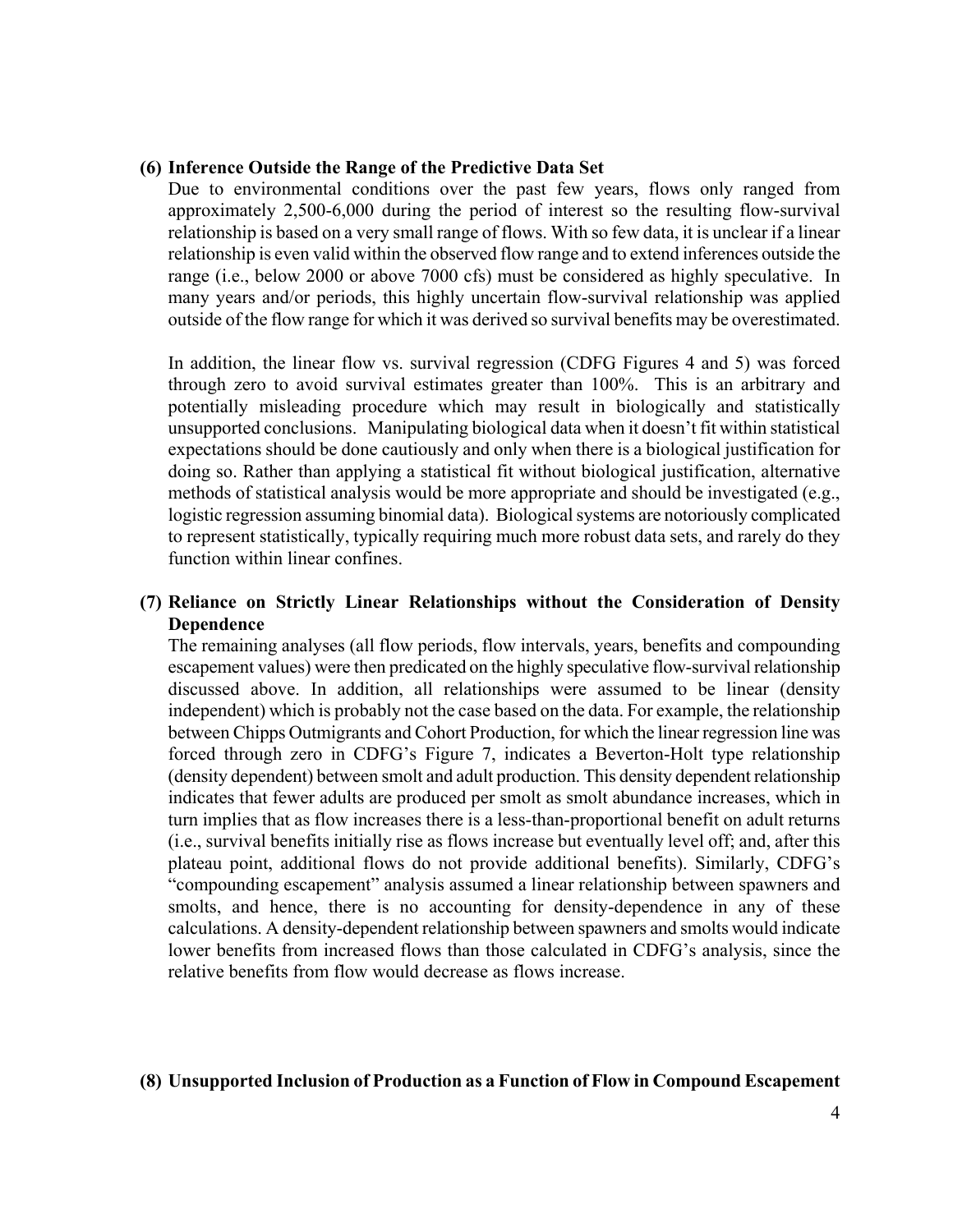#### **Estimates**

An additional concern involving CDFG's "compounding escapement" pertains to the assumed, but not justified, relationship between flow and production. Until this point, the CDFG analysis considered the relationship of flow to survival. However at this stage, there is an unsubstantiated assertion that the number of smolts at Mossdale (production) is also a function of flow. So, the compound escapement not only reflects a potential overestimate in density independent survival as a function of flow (see number 7 above), but also includes an assumption of production benefits. These assertions could dramatically and erroneously inflate compound escapement estimates.

# (9) Use of Sacramento Basin Data to Estimate Adult Cohort Abundance

Assignment of returning adults to cohort was based on coded wire tag return data from the Sacramento Basin. It would be more appropriate to use one of the following data sets in decreasing order of preference 1) age data from San Joaquin Basin adult scales in recent years, 2) coded wire tag return data from the San Joaquin basin, and 3) length frequency distribution of adults returning to the San Joaquin Basin (CDFG Figures 3, 6, and 7, and Table 14). If not corrected, the cohort abundance estimates extrapolated from the Sacramento to the San Joaquin Basin will reflect measurement uncertainty to an undetermined extent. It is possible the uncertainty could mask natural variability or statistical relationships between flow and survival

# (10) Unconventional Calculations of Percent Increase for Various Metrics

The CDFG analysis presented percent change for various metrics throughout their report (CDFG Tables 5, 8, 9, 10, 11 and 15); however, these metrics were based on change relative to the new production level rather than the original production level. The CDFG's calculation was made as follows:

 $(P_2 - P_1)/P_2$  where  $P_2$  is the new production level and  $P_1$  is the original production level

This is both unconventional and potentially misleading. Standard statistical procedures would calculate the change in production relative to the original production level  $(P_2 - P_1)/P_1$ . The distinction can reflect significantly different results. For example in CDFG's Table 5, the increases in adult salmon escapement during VAMP was reported to range from 14-59 % - seemingly reasonable values. However, had the percent change been calculated according to the original production level, the reported range would be dramatically larger 16-144%.

The 144% magnitude change appears excessive and would have prompted additional scrutiny of the various analyses particularly given the limited data set, the pervasive uncertainty in conclusions, and the weak relationship between flow and adult returns discussed in the following bullet point. This unconventional percent increase calculation was consistently applied throughout the report and masked dramatically large changes resulting from flow modifications. As such, the percent increase calculations should be corrected and detailed justification for the magnitude of change must be provided.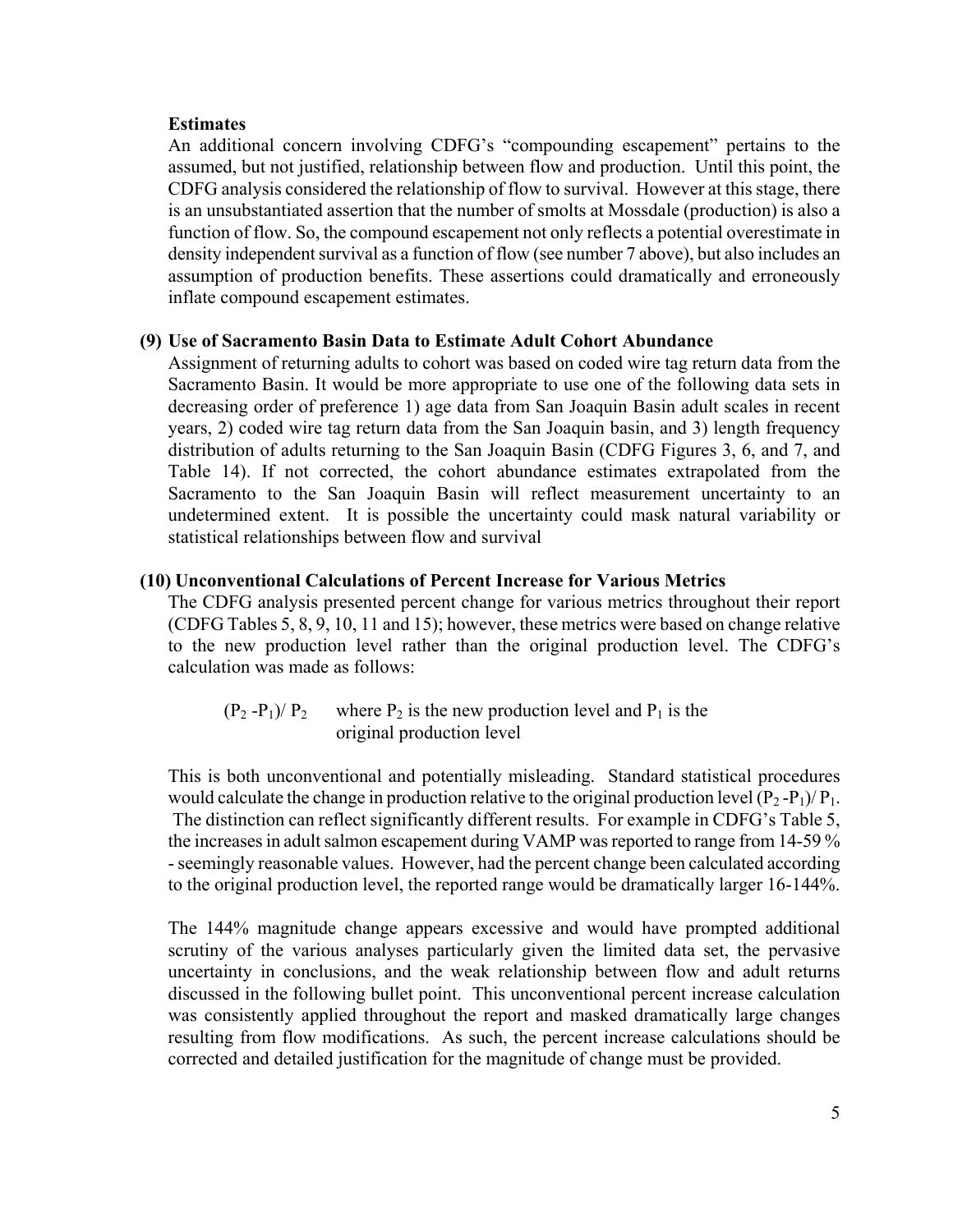# (11) Lack of Supporting Evidence for Smolt Survival as a Function of Flow Reflected in the Returning Adult Escapement Cohort

Given the tentative nature of the relationship between flow and survival postulated in CDFG's Figure 5, it is informative to examine the relationships between flow, Mossdale smolt estimates, and the returning adult escapement cohort. These data were provided in Table 14 of CDFG's analysis, and represent 13 years of data (rather than just the five years that were available for other analyses) with high contrast in average Vernalis flows during the VAMP period (roughly 1,000 to 20,000 cfs across years). To the extent that the benefits analysis of CDFG's Figure 5 are accurate, we would expect a strong relationship between flow and adult returns per smolt (i.e., Mossdale smolt-to-adult survival rate). These data are plotted in Figure 2 of this memo. Although Figure 2 of this memo shows a similar trend to that presented by CDFG where smolt-to-adult survival tends to increase with higher flow, the relationship is highly uncertain (the correlation between the two is not statistically significant) and much weaker and than the extrapolated relationship used by CDFG in their Figure 5. This weaker relationship is evidenced by an  $R^2$  value of 0.12 compared to CDFG's  $R^2$  value of 0.3787.

Note that forcing this relationship through "zero" as CDFG did is not consistent with the data; an alternative is to fit a nonlinear relationship. Rather than introducing new functional relationships (i.e., nonlinear relationships) to our analysis at this stage, we used the linear methods set forth by CDFG and calculated a standard regression based on Table 14 data. However, we could not justify forcing the statistical fit through zero in Figures 2 and 3.

Despite the weak relationship of smolt-to-adult survival seen in Figure 2, the most striking aspect of this data is the strong increasing time trend seen across years and this trend is only weakly related to Vernalis flow (Figure 2). Similar to the smolt-to-adult survival discussed above, there is only a weak apparent relationship between adult returns per spawner and flows (Figure 3 of this memo). Note that in contrast to adult-per-smolt estimates, values of adults per spawner were relatively high during low-flow escapement years 1990-1993. The inconsistency of these relationships (i.e., between adult-per-smolt and adult-per-spawner) imply that several critical factors determining adult abundances are not accounted for and that, over the 13-year period examined, there is little evidence of a strong flow-survival relationship of the nature used in calculations by CDFG.

Table 2 of this memo illustrates the Percent Change in Predicted Subsequent Escapement given adjusted VAMP flow levels using the regression derived from CDFG's Figure 5 data in contrast to the regression derived from CDFG's Table 14. Figure 5 data clearly generates a much larger response, particularly during the low flows of the late 1980's and early 1990's. Although we can not attribute this difference to a specific environmental variable, it does raise concerns regarding the conclusions that CDFG made from the Figure 5 regression equations

# (12) Additional Concerns Regarding Data Exclusion Criteria and Effectiveness Assumptions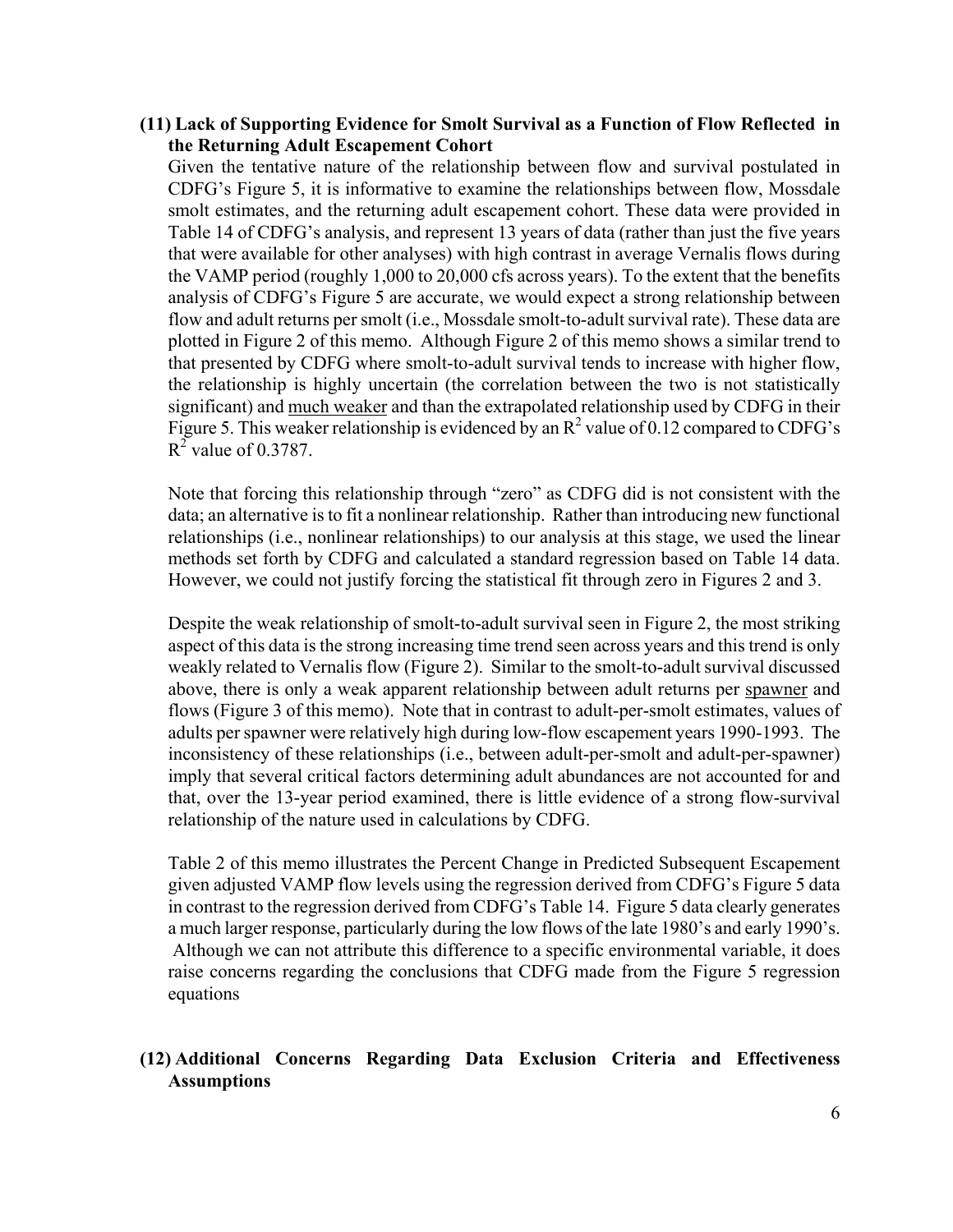- (a) Data Exclusion Criteria. CDFG's Table 9 footnotes that the 1995 smolt migration data point was removed from the escapement analysis. The justification was that >90% of the smolts outmigrated after May 15 under an average flow of  $>20,000$  cfs which effectively "swamped improvements made by much smaller flow increments in other years." While this data is definitely an outlier compared to most other data points, outliers should not be removed from analyses unless there is a strong biological justification for doing so. Removing outliers such as this may obscure important environmental variability. There were two other data points that could also be considered outliers (i.e., 1989 and 1998) and selectively removing some outliers while retaining others may introduce bias. For instance, the data for 1989 accounted for approximately 1/3 of the benefits attributed to an expanded pre-VAMP time period, and greater than 50% of the benefits attributed to an expanded post-VAMP time period. The strong effect of 1989's singular data point demonstrates a high level of uncertainty in the predictive relationships that were generated by CDFG.
- (b) Effectiveness Assumptions. It is premature to evaluate the effectiveness of the current water quality standard as it was not implemented until 1999. Assuming that BY 1998 (1999 outmigrants) and since have been affected by implementation of the 1995 WQCP measures, we only have complete datasets for three cohorts assuming that most fish return up to 4 years of age. Three data points are not adequate to account for variability between water year types and to evaluate the potential influence of the current protective measures.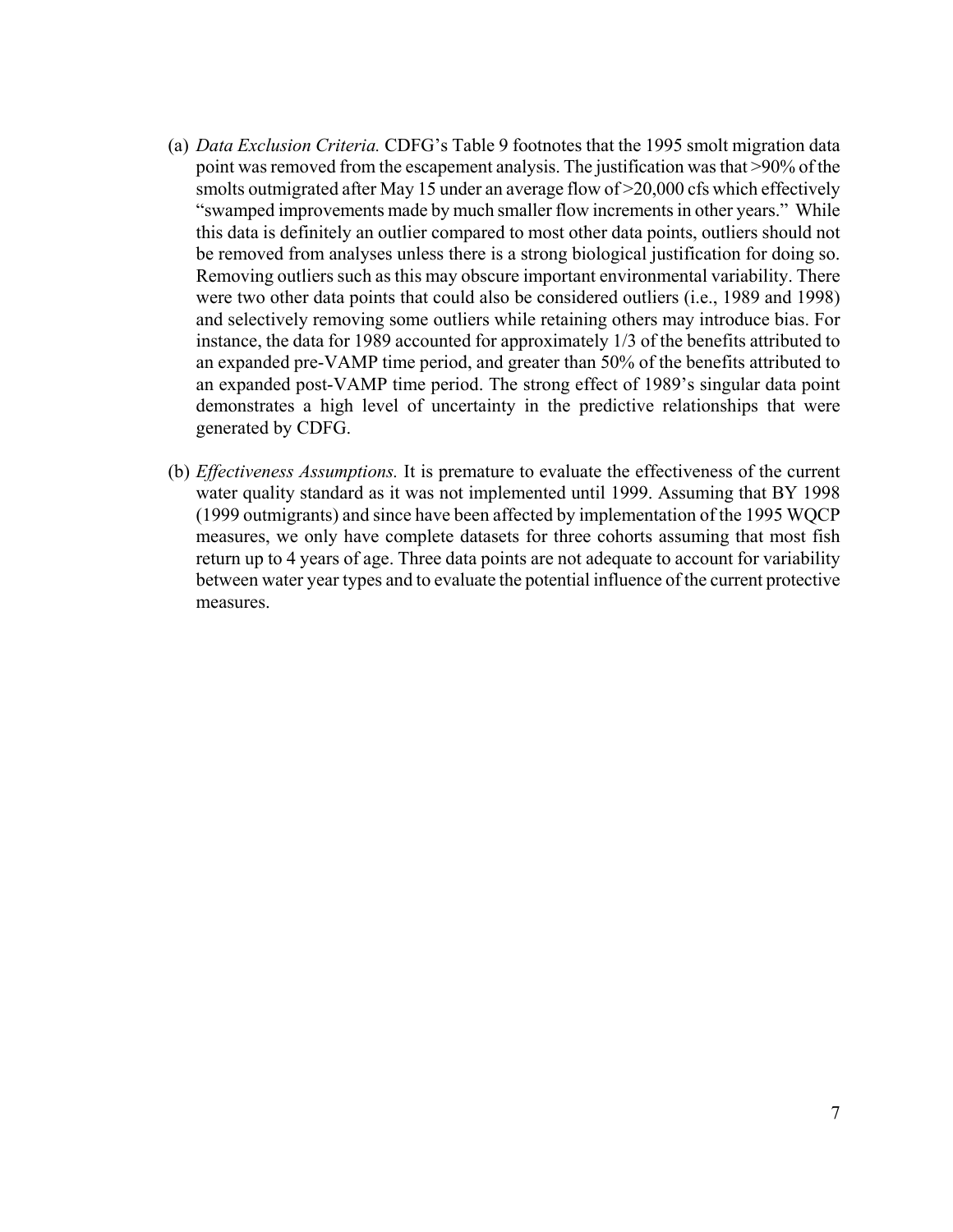|          | <b>Vernalis Flow Targets</b> |      |      |      |       |  |  |
|----------|------------------------------|------|------|------|-------|--|--|
|          | 3200                         | 4450 | 5700 | 7000 | 10000 |  |  |
| vamp     | 63%                          | 66%  | 66%  | 66%  | 68%   |  |  |
| preVAMP  | 13%                          | 12%  | 11%  | 11%  | 11%   |  |  |
| postVAMP | 24%                          | 23%  | 23%  | 22%  | 21%   |  |  |
| total    | 100%                         | 100% | 100% | 100% | 100%  |  |  |

Table 1: Percent Increase in Smolt Migration from Adjusted Flow Targets

# Table 2: Percent Change in Predicted Subsequent Escapement

|      |                                        |                                       |                                              |                                       | Percent Change |                        |
|------|----------------------------------------|---------------------------------------|----------------------------------------------|---------------------------------------|----------------|------------------------|
|      | Vernalis<br>Flow Actual<br><b>VAMP</b> | Predicted<br>Subsequent<br>Escapement | <b>Vernalis Flow</b><br><b>Adjusted VAMP</b> | Predicted<br>Subsequent<br>Escapement | Figure 5       | Regression<br>based on |
| Year | (Table 3)                              | (Table 3)                             | (Table 4)                                    | (Table 4)                             | regression     | Table 14               |
| 1988 | 2093                                   | 2559                                  | 3200                                         | 3913                                  | 35%            | 6%                     |
| 1989 | 2168                                   | 9496                                  | 3200                                         | 14016                                 | 32%            | 6%                     |
| 1990 | 1280                                   | 362                                   | 3200                                         | 905                                   | 60%            | 11%                    |
| 1991 | 1048                                   | 680                                   | 3200                                         | 2076                                  | 67%            | 13%                    |
| 1992 | 1250                                   | 371                                   | 3200                                         | 950                                   | 61%            | 11%                    |
| 1993 | 3915                                   | 1160                                  | 4450                                         | 1319                                  | 12%            | 3%                     |
| 1994 | 2110                                   | 1087                                  | 3200                                         | 1649                                  | 34%            | 6%                     |
| 1995 | 19636                                  | 2502                                  | 19636                                        | 2502                                  | $0\%$          | 0%                     |
| 1996 | 6501                                   | 6564                                  | 7000                                         | 7068                                  | 7%             | 2%                     |
| 1997 | 5314                                   | 1761                                  | 5700                                         | 1889                                  | 7%             | 2%                     |
| 1998 | 19381                                  | 20896                                 | 19381                                        | 20896                                 | 0%             | 0%                     |
| 1999 | 6892                                   | 1267                                  | 7000                                         | 1287                                  | 2%             | 1%                     |
| 2000 | 5873                                   | 1439                                  | 5873                                         | 1439                                  | 0%             | 0%                     |
| 2001 | 4049                                   | 2896                                  | 4049                                         | 2896                                  | 0%             | 0%                     |
| 2002 | 3300                                   | 2792                                  | 3300                                         | 2792                                  | 0%             | 0%                     |
| 2003 | 3223                                   | 2074                                  | 3223                                         | 2074                                  | 0%             | 0%                     |
| 2004 | 3157                                   | 2032                                  | 3157                                         | 2032                                  | 0%             | 0%                     |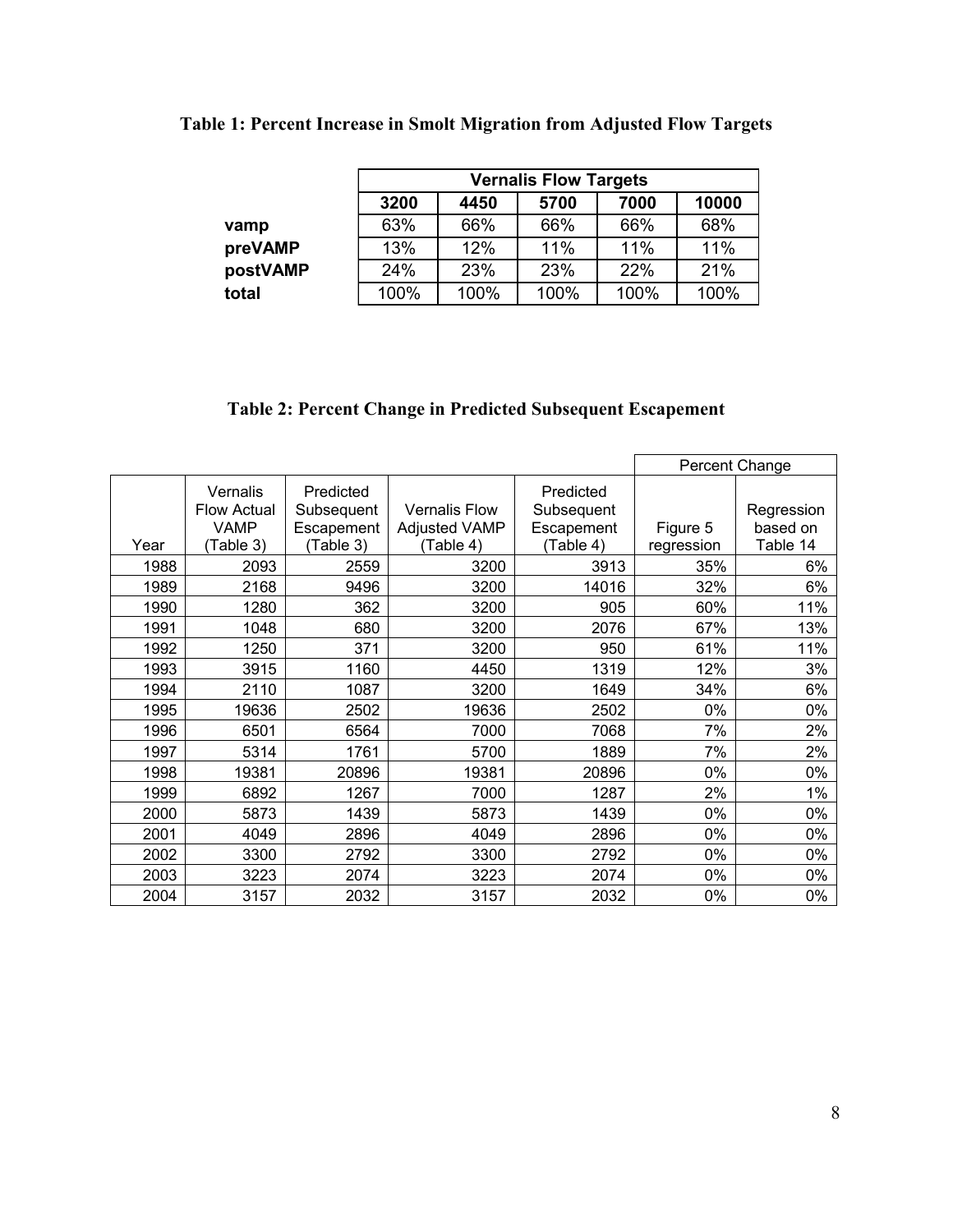

Figure 1. Proportion of April-May smolt migration occurring in the VAMP Period.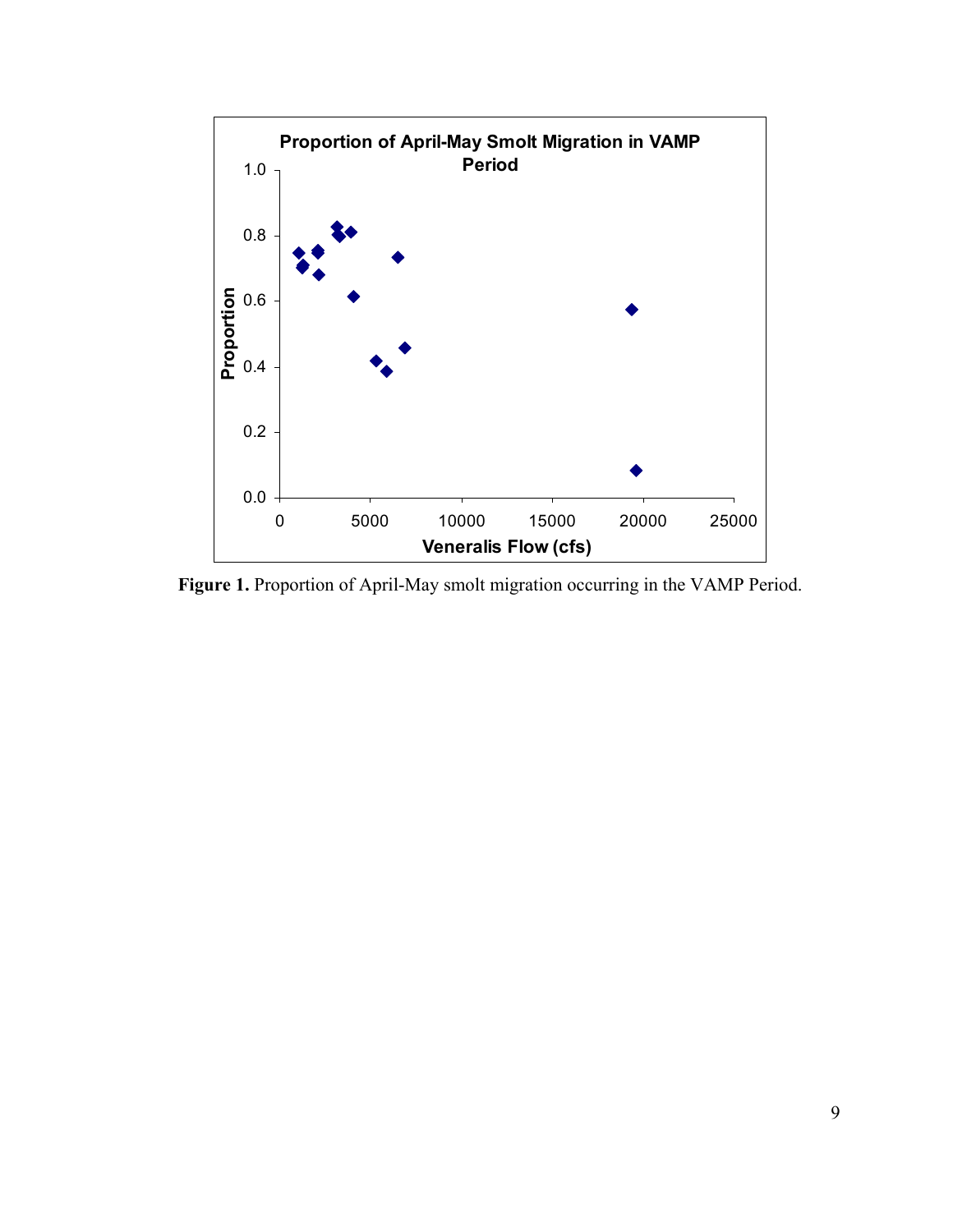

Figure 2. Top panel: Adult per smolt and Vernalis flow versus escapement year. Bottom panel: Adult per smolt versus Vernalis flow. Note: Data obtained from CDFG's Table 14.